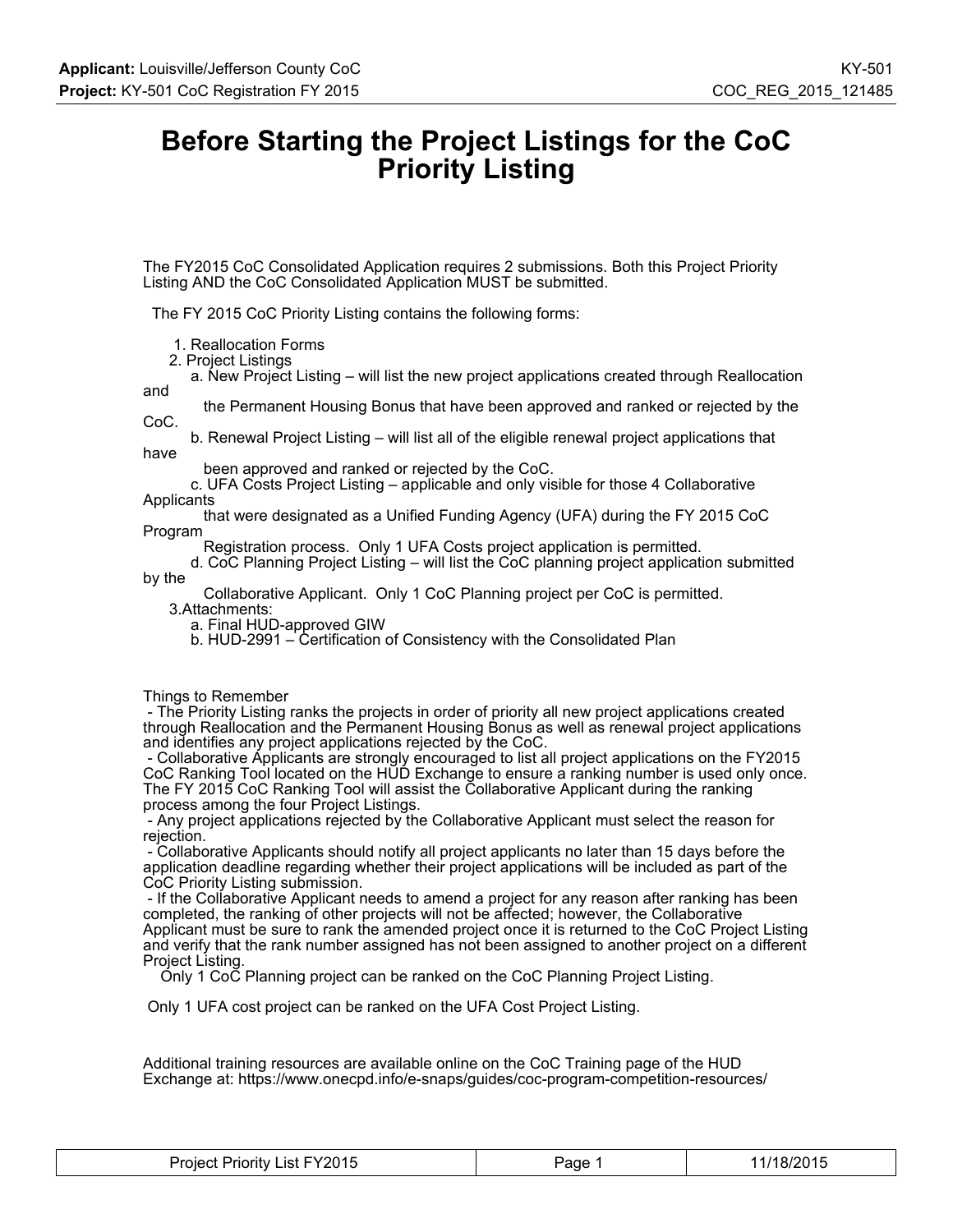### **1A. Continuum of Care (CoC) Identification**

#### **Instructions:**

The fields on this screen are read only and reference the information entered during the CoC Registration process. Updates cannot be made at this time. If the information on this screen is not correct, contact the HUD Exchange Ask A Question (AAQ) at https://www.hudexchange.info/ask-a-question/.

**Collaborative Applicant Name:** Coalition for the Homeless, Inc.

| List FY2015<br><b>Project Priority L</b> | ''aqe ∡ | 18/2015<br>_____ |
|------------------------------------------|---------|------------------|
|------------------------------------------|---------|------------------|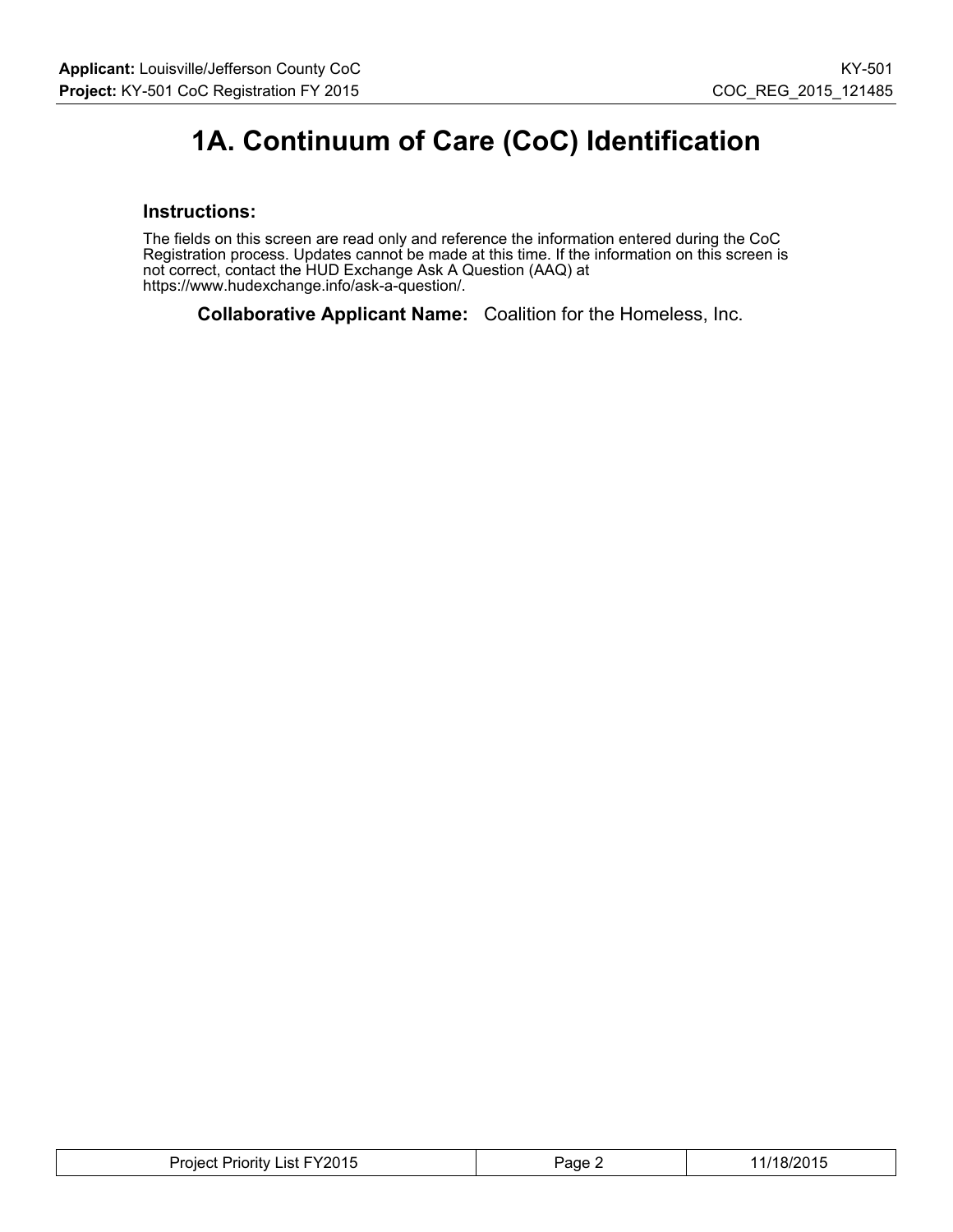### **2. Reallocation**

#### **Instructions:**

For guidance on completing this form, please reference the FY 2015 CoC Priority Listing Detailed Instructions. Submit technical question to the e-snaps HUD Exchange Ask A Question (AAQ) at https://www.hudexchange.info/get-assistance/.

**2-1 Is the CoC reallocating funds from one or** Yes **more eligible renewal grant(s) that will expire in calendar year 2016 into one or more new projects?**

| ______ | _ıst<br>. .<br>.<br>$\cdot$<br>. . | ⊇ane |  |
|--------|------------------------------------|------|--|
|--------|------------------------------------|------|--|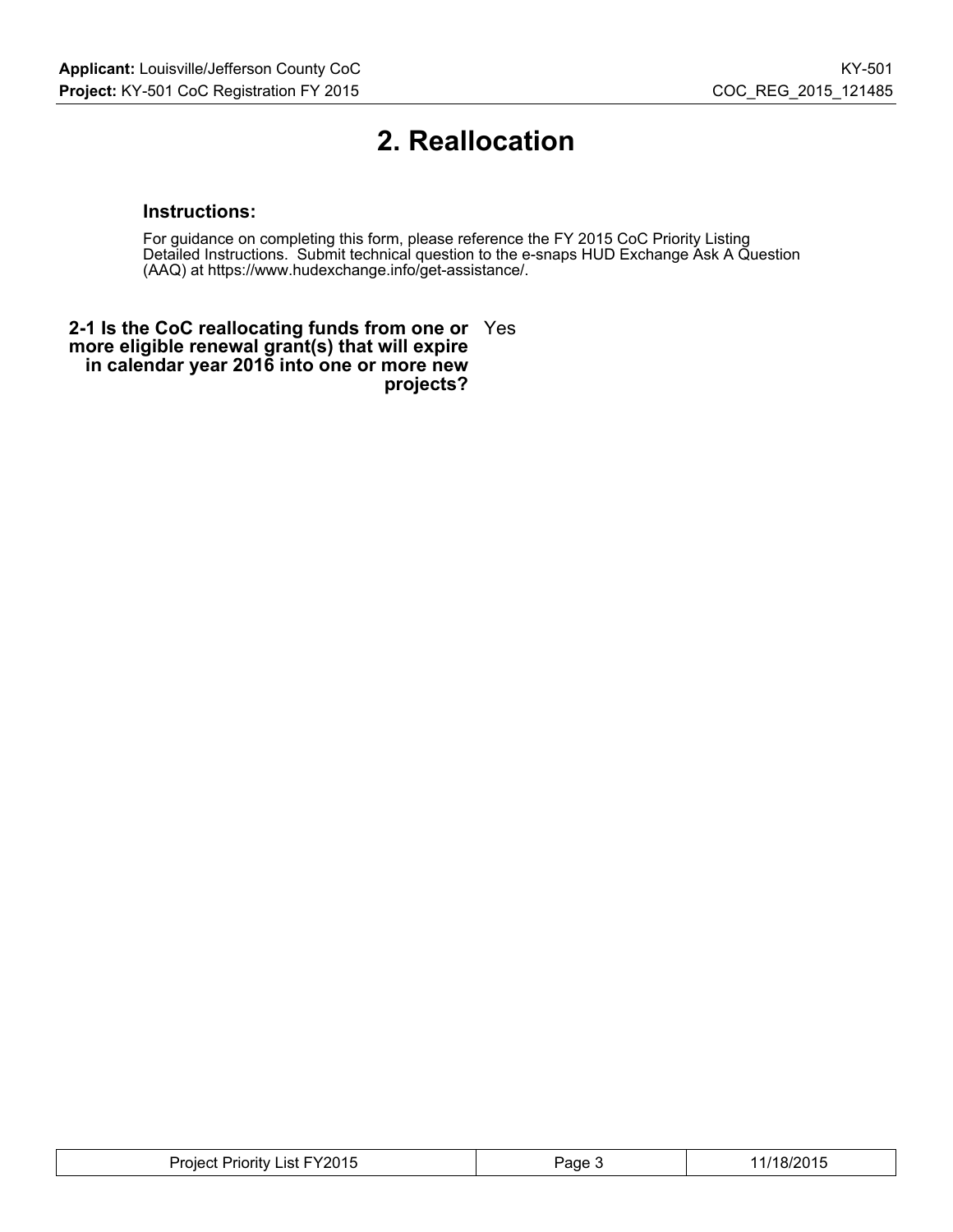### **3. Reallocation - Grant(s) Eliminated**

**CoCs that intend to reallocate eligible renewal funds to create a new project application (as detailed in the FY 2015 CoC Program Competition NOFA) may do so by eliminating one or more expiring eligible renewal projects. CoCs that are eliminating projects entirely must identify those projects on this form.**

| Amount Available for New Project:<br><b>(Sum of All Eliminated Projects)</b> |                                          |                       |                                   |                             |
|------------------------------------------------------------------------------|------------------------------------------|-----------------------|-----------------------------------|-----------------------------|
| \$78.148                                                                     |                                          |                       |                                   |                             |
| <b>Eliminated Project</b><br><b>Name</b>                                     | <b>Grant Number</b><br><b>Eliminated</b> | <b>Component Type</b> | Annual<br><b>Renewa</b><br>Amount | <b>Type of Reallocation</b> |
| Jefferson St. Bap                                                            | KY0063L4I011407                          | PН                    | \$78,148                          | Regular                     |

| Project Priority List FY2015 | Page 4 | 11/18/2015 |
|------------------------------|--------|------------|
|------------------------------|--------|------------|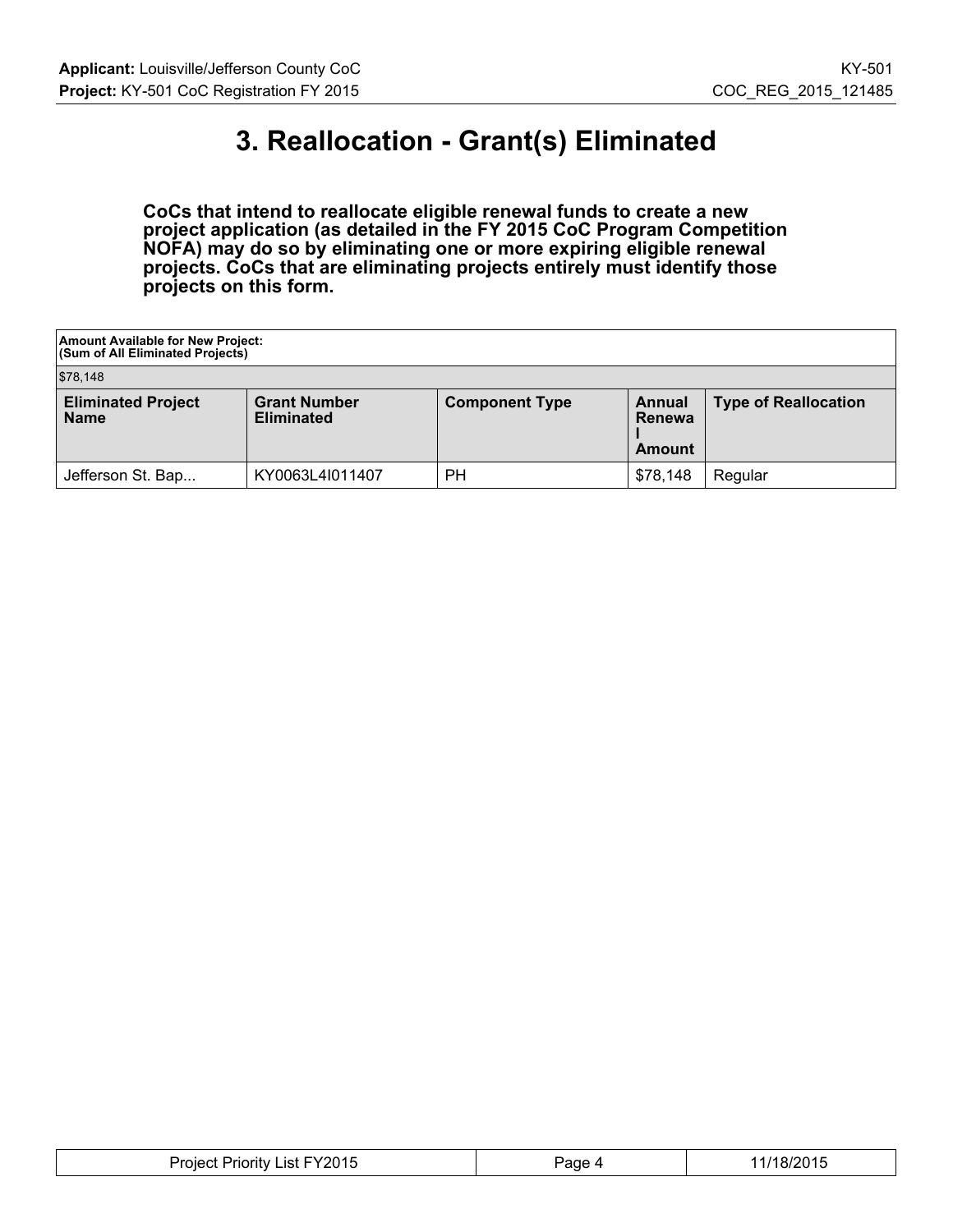### **3. Reallocation - Grant(s) Eliminated Details**

### **Instructions:**

For guidance on completing this form, please reference the FY 2015 CoC Priority Listing Detailed Instructions. Submit technical question to the e-snaps HUD Exchange Ask A Question (AAQ) at https://www.hudexchange.info/get-assistance/.

**3-1 Complete each of the fields below for each grant that is being eliminated during the FY 2015 reallocation process. Collaborative Applicants should refer to the final HUD-approved FY 2015 Grant Inventory Worksheet to ensure all information entered here is accurate.**

|                                                           | Eliminated Project Name: Jefferson St. Baptist Center Permanent<br><b>Supported Housing</b> |
|-----------------------------------------------------------|---------------------------------------------------------------------------------------------|
| Grant Number of Eliminated Project: KY0063L4l011407       |                                                                                             |
| <b>Eliminated Project Component Type: PH</b>              |                                                                                             |
| <b>Eliminated Project Annual Renewal Amount: \$78,148</b> |                                                                                             |

#### **3-2 Describe how the CoC determined that this project should be eliminated. (limit 750 characters)**

Jefferson St. Baptist Center came to the CoC and relinquished the grant funds to be reallocated to another project. Jefferson St. no longer wants to receive HUD funding.

| Project Priority List FY2015 | Page 5 | 11/18/2015 |
|------------------------------|--------|------------|
|------------------------------|--------|------------|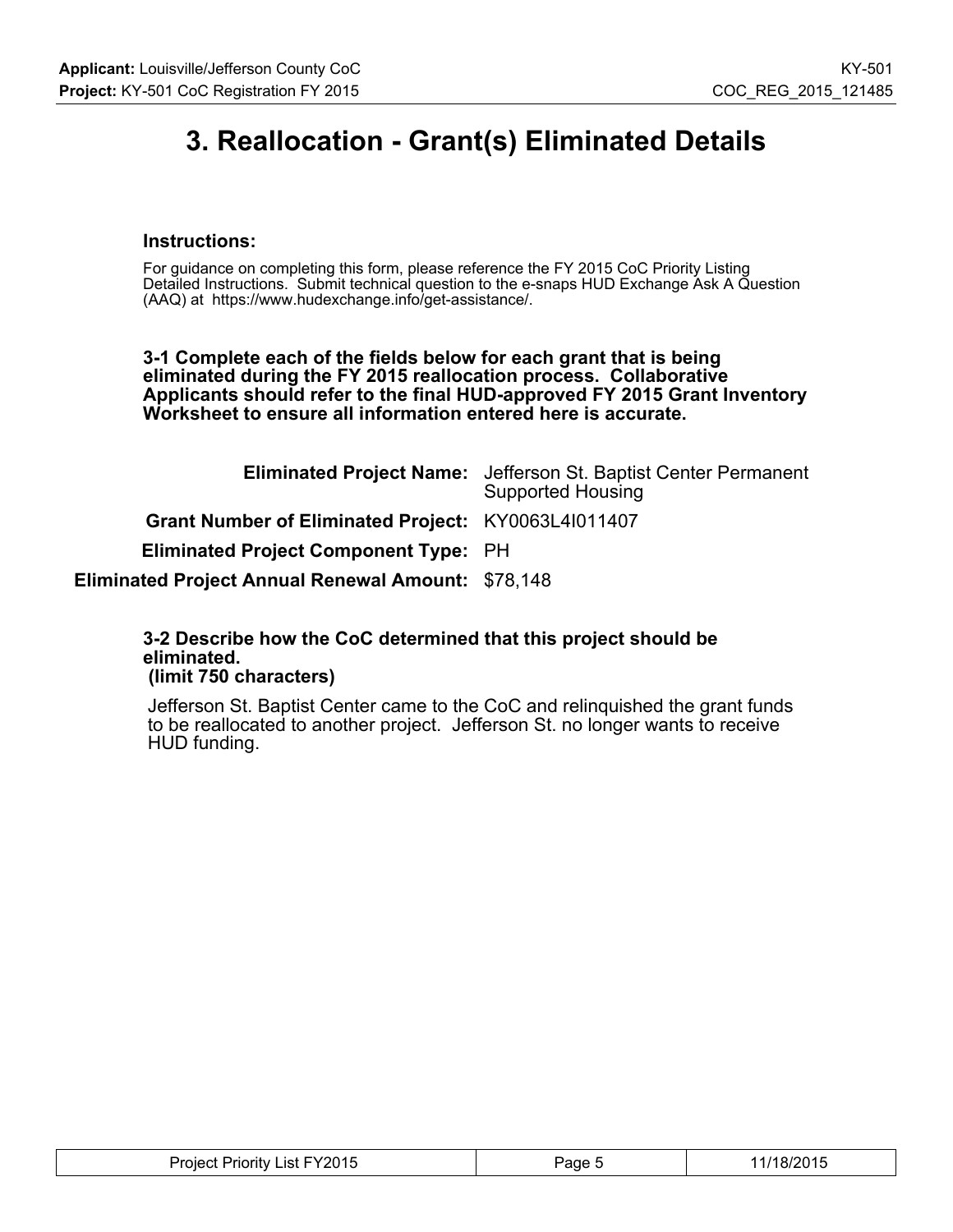### **4. Reallocation - Grant(s) Reduced**

#### **CoCs planning to use reallocation may do so by reducing one or more expiring eligible renewal projects. CoCs that are reducing projects must identify those projects on this form.**

| <b>Amount Available for New Project</b><br>(Sum of All Reduced Projects) |                                       |                                    |                           |                                            |                          |
|--------------------------------------------------------------------------|---------------------------------------|------------------------------------|---------------------------|--------------------------------------------|--------------------------|
| \$111.827                                                                |                                       |                                    |                           |                                            |                          |
| <b>Reduced Project</b><br><b>Name</b>                                    | <b>Reduced Grant</b><br><b>Number</b> | Annual<br><b>Renewal</b><br>Amount | Amount<br><b>Retained</b> | <b>Amount available</b><br>for new project | <b>Reallocation Type</b> |
| Coalition for the                                                        | KY0050L4I011407                       | \$648,943                          | \$642,116                 | \$6,827                                    | Regular                  |
| Coalition for the                                                        | KY0124L4I011403                       | \$690,346                          | \$585,346                 | \$105,000                                  | Regular                  |

| Y2015 <sup>-</sup><br>_ıst.<br>Project<br>Priority. | Page | ,,<br>ו מח |
|-----------------------------------------------------|------|------------|
|-----------------------------------------------------|------|------------|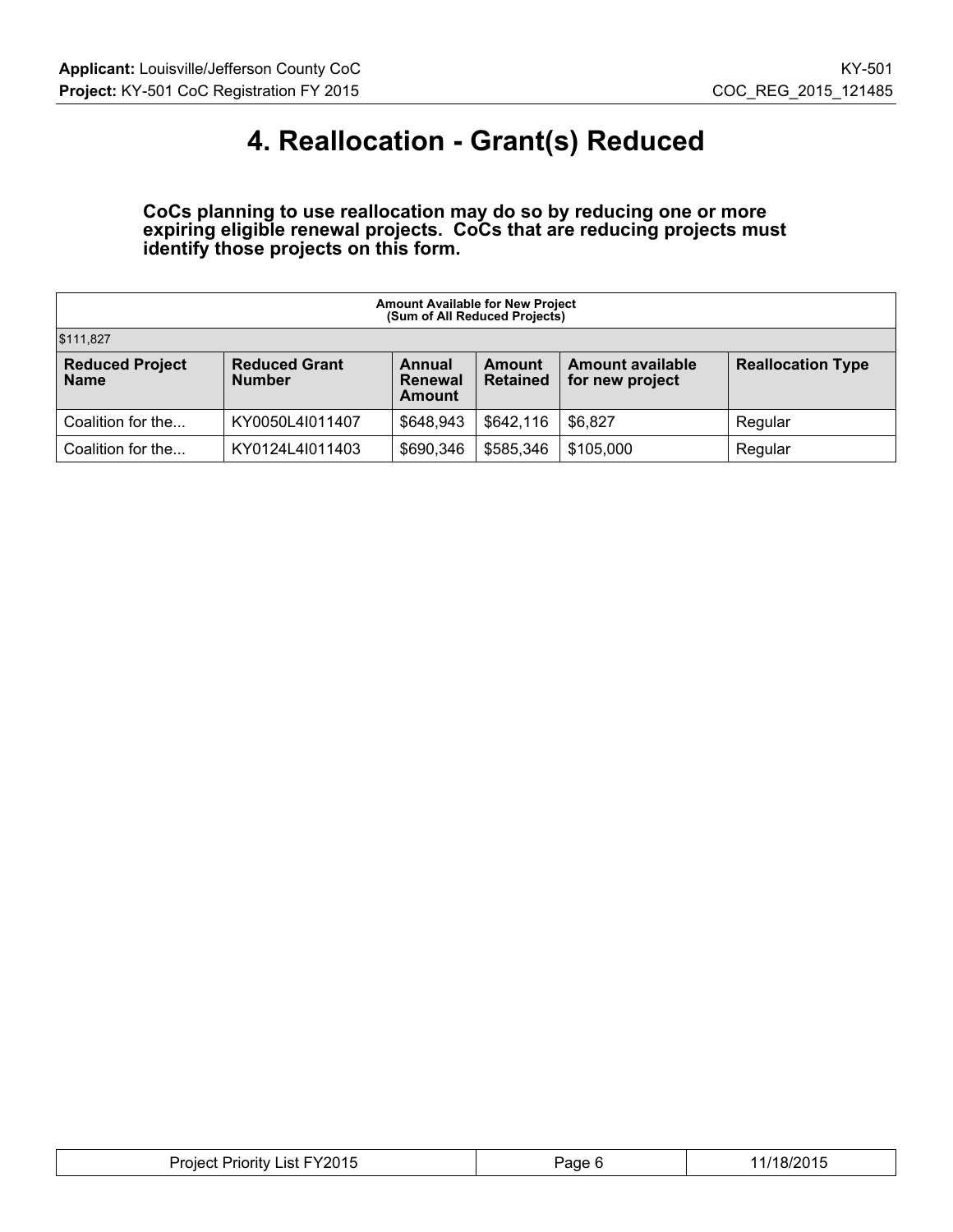### **4. Reallocation - Grant(s) Reduced Details**

#### **Instructions:**

For guidance on completing this form, please reference the FY 2015 CoC Priority Listing Detailed Instructions. Submit technical question to the e-snaps HUD Exchange Ask A Question (AAQ) at https://www.hudexchange.info/get-assistance/.

**4-1 Complete each of the fields below for each eligible renewal grant this is being reduced during the FY 2015 reallocation process. Collaborative Applicants should refer to the final HUD-approved FY 2015 Grant Inventory Worksheet to ensure all information entered on this form is correct.**

|                                                                                                                        | <b>Reduced Project Name:</b> Coalition for the Homeless Collaborative Housing<br>for the Chronically Homeless |
|------------------------------------------------------------------------------------------------------------------------|---------------------------------------------------------------------------------------------------------------|
| Grant Number of Reduced Project: KY0050L4l011407                                                                       |                                                                                                               |
| <b>Reduced Project Current Annual Renewal \$648,943</b><br>Amount:                                                     |                                                                                                               |
| <b>Amount Retained for Project: \$642,116</b>                                                                          |                                                                                                               |
| <b>Amount available for New Project(s): \$6,827</b><br>(This amount will auto-calculate by selecting<br>"Save" button) |                                                                                                               |

#### **4-2 Describe how the CoC determined that this project should be reduced. (limit 750 characters)**

The partners of this grant determined for themselves that since they had been turning back money to HUD for the last few years it was time to reallocate some of the grant funds to new needed projects. The CoC agreed with this assessment and mutually agreed with the amount to be reallocated.

### **4. Reallocation - Grant(s) Reduced Details**

#### **Instructions:**

For guidance on completing this form, please reference the FY 2015 CoC Priority Listing Detailed Instructions. Submit technical question to the e-snaps HUD Exchange Ask A Question (AAQ) at https://www.hudexchange.info/get-assistance/.

| Project Priority List FY2015 | ⊇aqe | 11/18/2015 |
|------------------------------|------|------------|
|------------------------------|------|------------|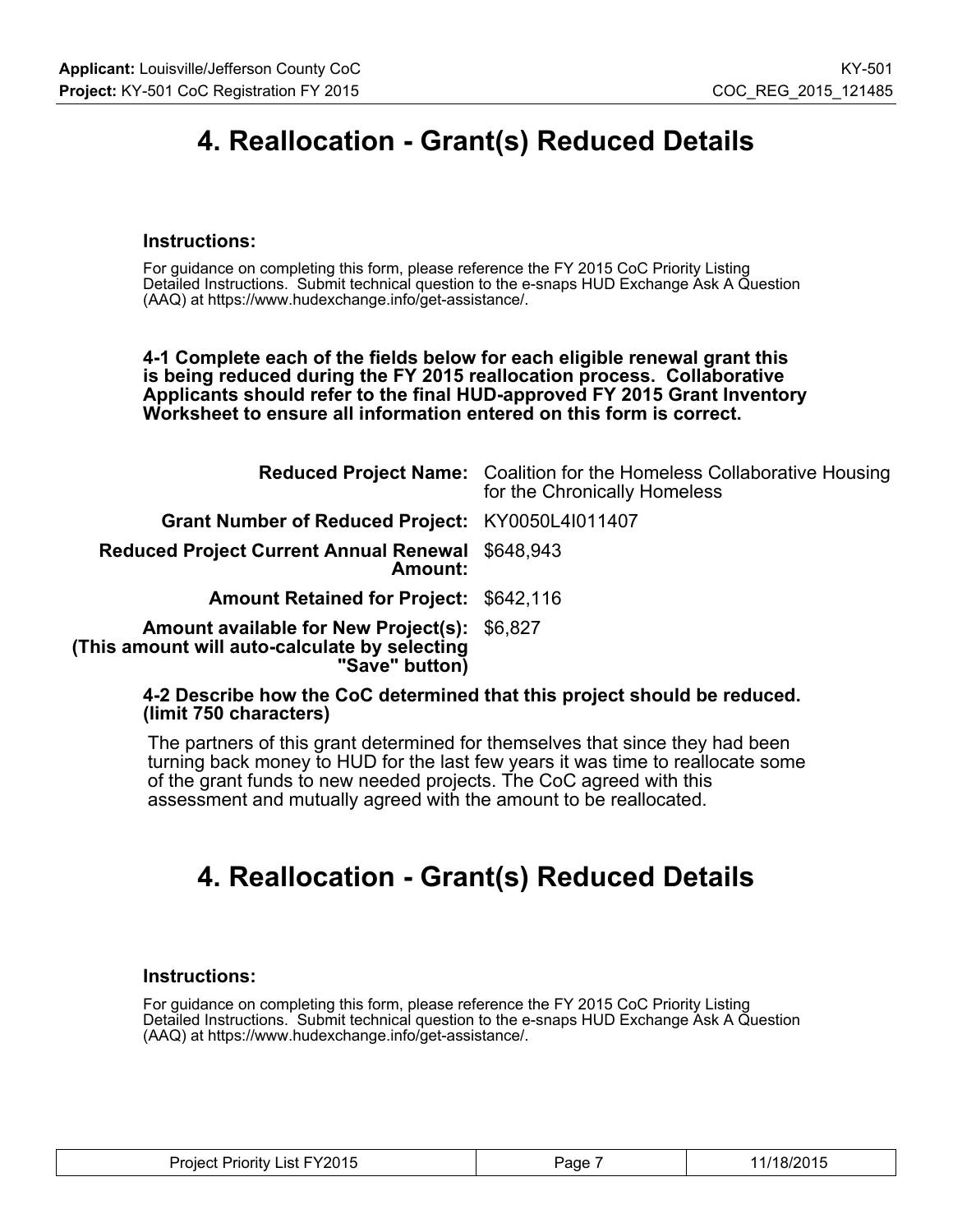#### **4-1 Complete each of the fields below for each eligible renewal grant this is being reduced during the FY 2015 reallocation process. Collaborative Applicants should refer to the final HUD-approved FY 2015 Grant Inventory Worksheet to ensure all information entered on this form is correct.**

|                                                                                                                          | <b>Reduced Project Name:</b> Coalition for the Homeless Louisville Alliance for<br>Supportive Housing |
|--------------------------------------------------------------------------------------------------------------------------|-------------------------------------------------------------------------------------------------------|
| Grant Number of Reduced Project: KY0124L41011403                                                                         |                                                                                                       |
| <b>Reduced Project Current Annual Renewal \$690,346</b><br>Amount:                                                       |                                                                                                       |
| <b>Amount Retained for Project: \$585,346</b>                                                                            |                                                                                                       |
| <b>Amount available for New Project(s): \$105,000</b><br>(This amount will auto-calculate by selecting<br>"Save" button) |                                                                                                       |
|                                                                                                                          |                                                                                                       |

#### **4-2 Describe how the CoC determined that this project should be reduced. (limit 750 characters)**

The partners of this grant decided that since they had turned back money to HUD for the past few years it was time to reallocate some of their funds to new projects. The CoC agreed and \$105,000 was mutually agreed upon.

| Project Priority List FY2015 | Page 8 | /18/2015 |
|------------------------------|--------|----------|
|------------------------------|--------|----------|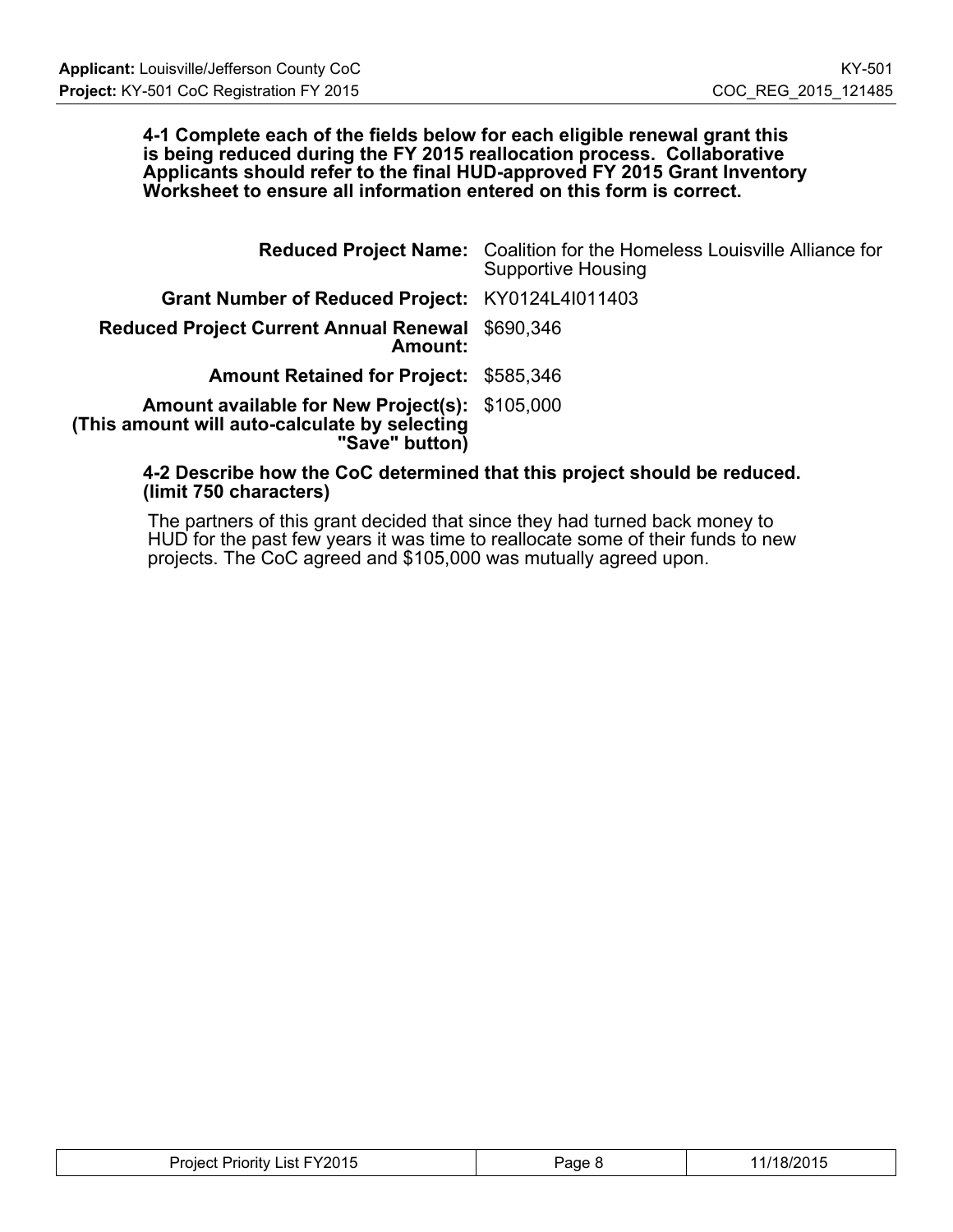### **5. Reallocation - New Project(s)**

### **Collaborative Applicants must identify the new project(s) the CoC plans to create and enter the requested information for each project.**

**Sum of All New Reallocated Project Requests**

**(Must be less than or equal to total amount(s) eliminated and/or reduced)**

| \$189,975                 |                                   |                          |                           |                          |  |  |
|---------------------------|-----------------------------------|--------------------------|---------------------------|--------------------------|--|--|
| <b>Current Priority #</b> | <b>New Project</b><br><b>Name</b> | <b>Component</b><br>Type | <b>Transferred Amount</b> | <b>Reallocation Type</b> |  |  |
| 45                        | Coalition fo                      | <b>HMIS</b>              | \$78,487                  | Regular                  |  |  |
| 3                         | Common<br>Asses                   | SSO-CE                   | \$111,488                 | Regular                  |  |  |

| Project Priority List FY2015 | Page ? | 11/18/2015 |
|------------------------------|--------|------------|
|------------------------------|--------|------------|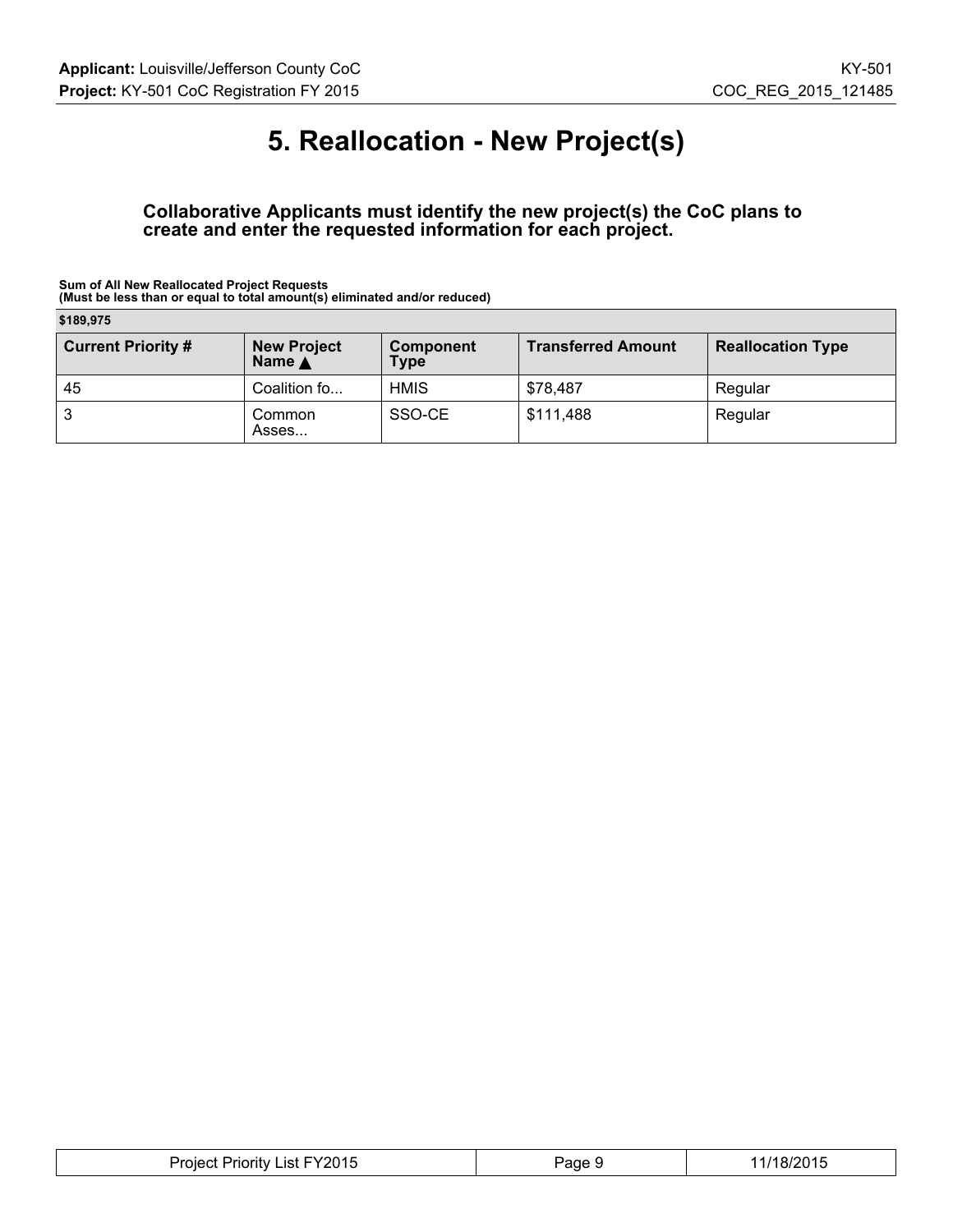### **5. Reallocation - New Project(s) Details**

#### **Instructions:**

For guidance on completing this form, please reference the FY 2015 CoC Priority Listing Detailed Instructions. Submit technical question to the e-snaps HUD Exchange Ask A Question (AAQ) at https://www.hudexchange.info/get-assistance/.

**5-1 Complete each of the fields below for each new project created through reallocation in the FY 2015 funding process. For list of all eligible types of new projects that may be created through the reallocation process, see the FY 2015 CoC Program Competition NOFA.**

| FY 2015 Rank (from Project Listing): 45           |                                                                     |
|---------------------------------------------------|---------------------------------------------------------------------|
|                                                   | <b>Proposed New Project Name:</b> Coalition for the Homeless HMIS 4 |
| <b>Component Type: HMIS</b>                       |                                                                     |
| <b>Amount Requested for New Project: \$78,487</b> |                                                                     |

### **5. Reallocation - New Project(s) Details**

### **Instructions:**

For guidance on completing this form, please reference the FY 2015 CoC Priority Listing Detailed Instructions. Submit technical question to the e-snaps HUD Exchange Ask A Question (AAQ) at https://www.hudexchange.info/get-assistance/.

**5-1 Complete each of the fields below for each new project created through reallocation in the FY 2015 funding process. For list of all eligible types of new projects that may be created through the reallocation process, see the FY 2015 CoC Program Competition NOFA.**

**FY 2015 Rank (from Project Listing):** 3 **Proposed New Project Name:** Common Assessment II **Component Type:** SSO-CE **Amount Requested for New Project:** \$111,488

| .ıst<br>$\boldsymbol{\mathcal{L}}$<br>----<br>. TOIP <sub>E</sub><br>TIOTILV<br>. . | ⊣וז | . . |
|-------------------------------------------------------------------------------------|-----|-----|
|                                                                                     |     |     |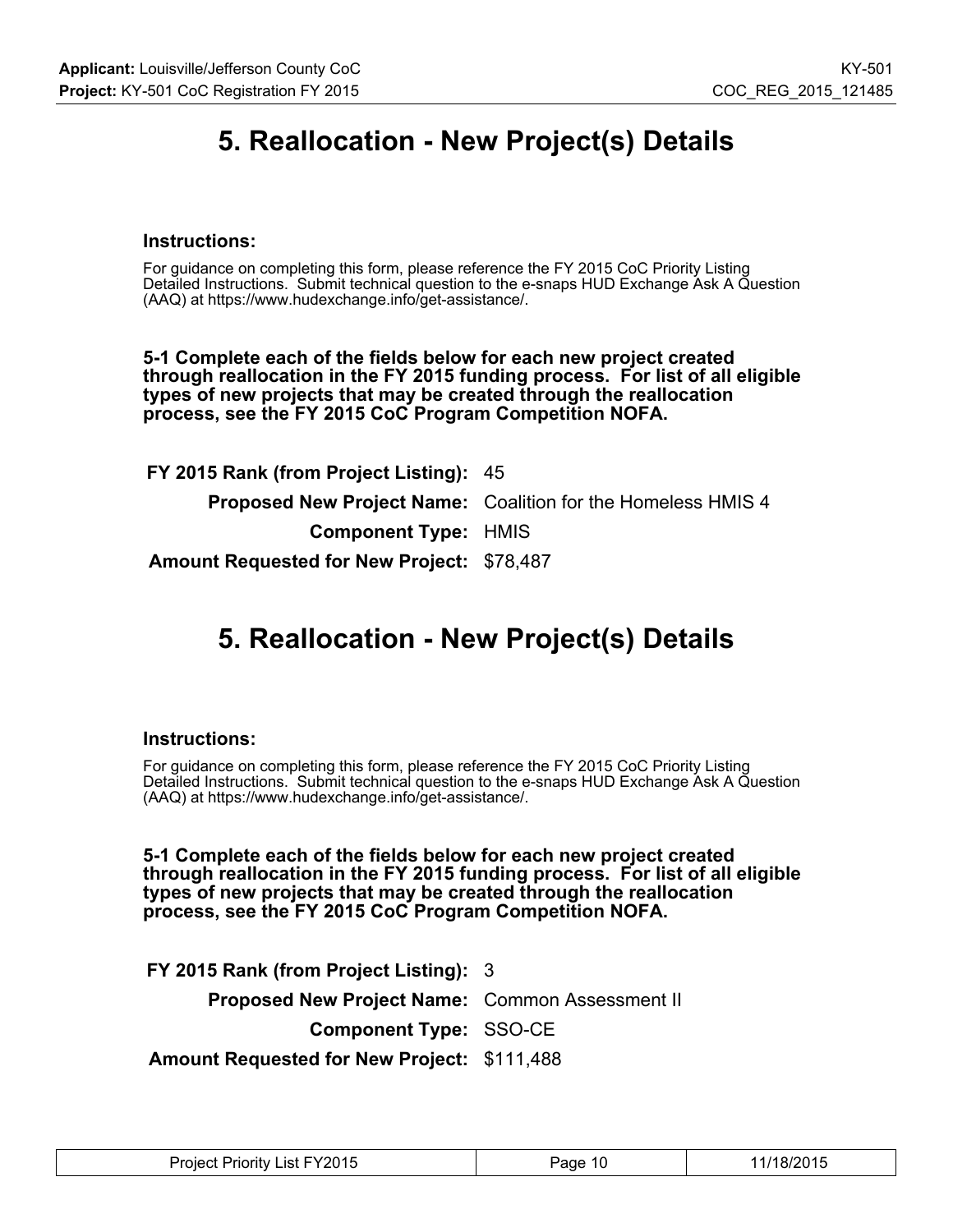### **6. Reallocation: Balance Summary**

#### **Instructions**

For guidance on completing this form, please reference the FY 2015 CoC Priority Listing Detailed Instructions. Submit technical question to the e-snaps HUD Exchange Ask A Question (AAQ) at https://www.hudexchange.info/get-assistance/

**6-1 Below is the summary of the information entered on the reallocated forms. The last field "Remaining Reallocation Balance" should equal '0'. If there is a positive balance remaining, this means that more funds are being eliminated or reduced than the new project(s) requested. If there is a negative balance remaining, this means that more funds are being requested for the new reallocated project(s) than have been reduced or eliminated from other eligible renewal projects.**

| Reallocated funds available for new project(s): | \$189.975 |
|-------------------------------------------------|-----------|
| Amount requested for new project(s):            | \$189,975 |
| <b>Remaining Reallocation Balance:</b>          | \$0       |

#### **Reallocation Chart: Reallocation Balance Summary**

| Project Priority List FY2015 | Page 11 | 11/18/2015 |
|------------------------------|---------|------------|
|------------------------------|---------|------------|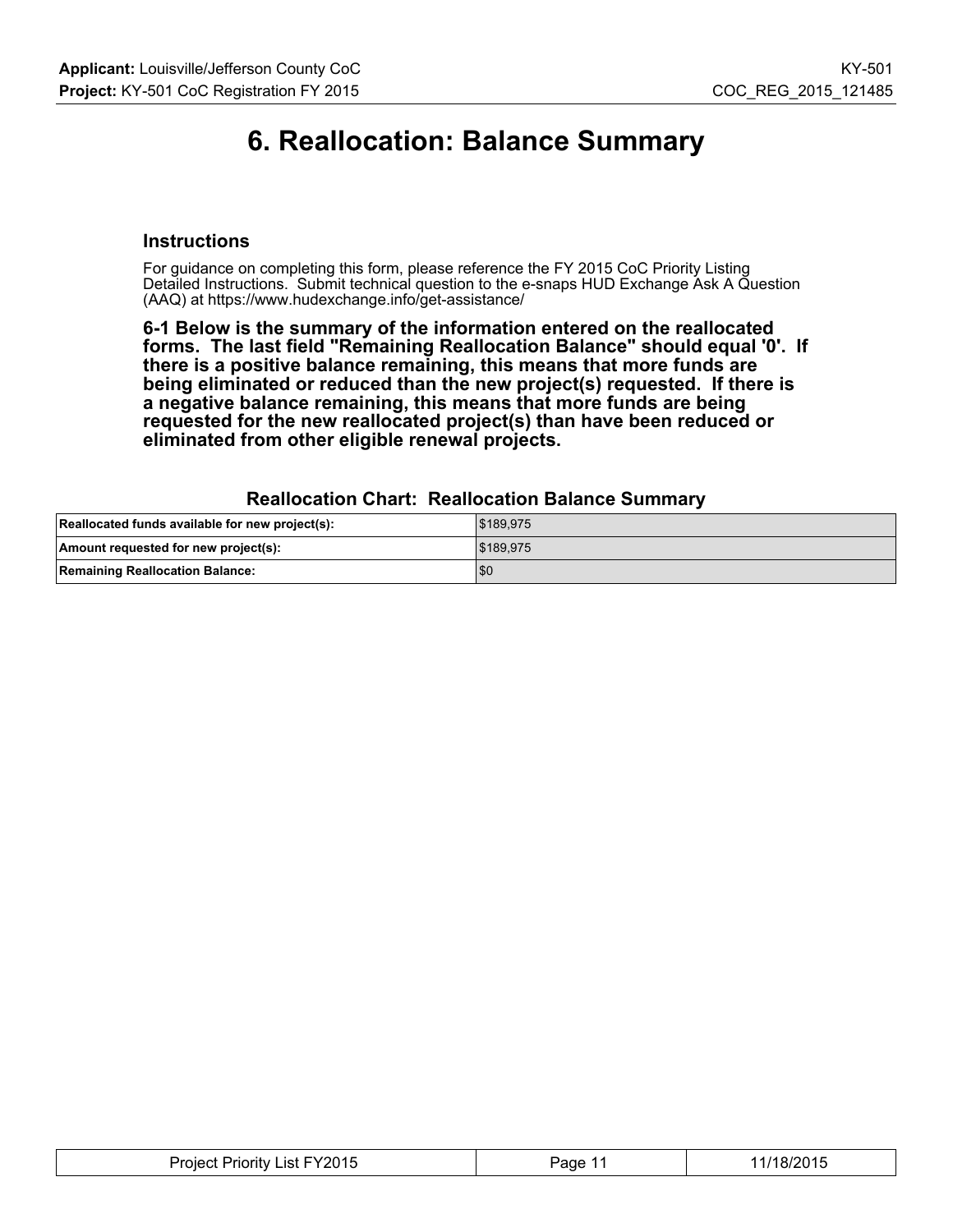### **Continuum of Care (CoC) New Project Listing**

#### **Instructions:**

 Prior to starting the New Project Listing, Collaborative Applicants should carefully review the "FY 2015 CoC Priority Listing Detailed Instructions" and the "CoC Priority Listing Instructional Guide," both of which are available at: https://www.hudexchange.info/e-snaps/guides/cocprogram-competition-resources/.

 To upload all new project applications that were created through Reallocation or the Permanent Housing Bonus that have been submitted to this CoC Project Listing, click on the "Update List" button. This process may take a few minutes based upon the number of new projects created through reallocation that need to be located in the e-snaps system. The Collaborative Applicant may update each of the Project Listings simultaneously. The Collaborative Applicant can wait for the Project Listings to be updated or can log out of e-snaps and come back later to view the updated list(s). To review a project on the New Project Listing, click on the magnifying glass next to each project to view project details. To view the actual project application, click on the orange folder. If there are errors identified by the Collaborative Applicant, the project can be amended back to the project applicant to make the necessary changes by clicking on the amend icon.

| <b>Project Name</b>             | Date<br><b>Submitted</b> | <b>Grant Term</b> | <b>Applicant</b><br><b>Name</b>  | <b>Budget</b><br><b>Amount</b> | Rank           | <b>Comp Type</b> |
|---------------------------------|--------------------------|-------------------|----------------------------------|--------------------------------|----------------|------------------|
| Louisville<br>HMIS <sub>4</sub> | 2015-11-02<br>15:19      | 1 Year            | Coalition for<br>the             | \$78,487                       | N45            | <b>HMIS</b>      |
| CoC Rapid<br>Re-Hous            | 2015-11-06<br>11:48      | 1 Year            | Family and<br>Childr             | \$246,514                      | <b>B43</b>     | <b>PH</b>        |
| SSO Common<br>Assess            | 2015-11-09<br>10:43      | 1 Year            | <b>Family Health</b><br>Cen      | \$111,488                      | N <sub>3</sub> | SSO              |
| Rapid Re-<br>Housing            | 2015-11-06<br>14:06      | 1 Year            | Home of the<br>Innoc             | \$419,954                      | B <sub>6</sub> | <b>PH</b>        |
| <b>LMG Rapid</b><br>Re-Housing  | 2015-11-05<br>16:44      | 1 Year            | Louisville/Jeffe<br>$r_{\cdots}$ | \$184,597                      | <b>B44</b>     | <b>PH</b>        |
| <b>LMG YMCA</b><br>Rapid Re     | 2015-11-10<br>11:19      | 1 Year            | Louisville/Jeffe<br>$r_{\cdots}$ | \$168,013                      | <b>B42</b>     | <b>PH</b>        |

| Project Priority List FY2015 | Page 12 | 11/18/2015 |
|------------------------------|---------|------------|
|------------------------------|---------|------------|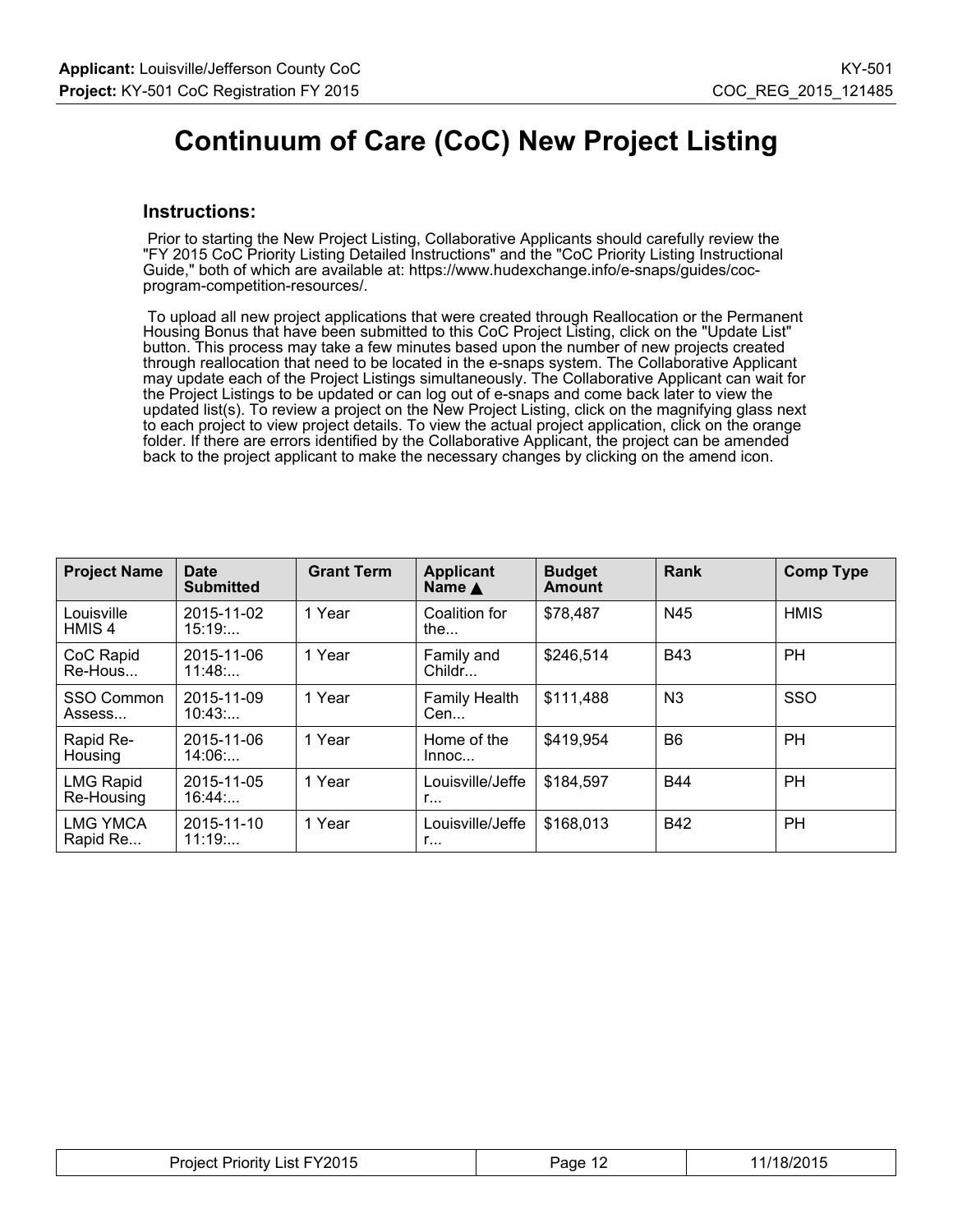### **Continuum of Care (CoC) Renewal Project Listing**

#### **Instructions:**

 Prior to starting the Renewal Project Listing, Collaborative Applicants should carefully review the "CoC Priority Listing Detailed Instructions" and the "CoC Priority Listing Instructional Guide," both of which are available at: https://www.hudexchange.info/e-snaps/guides/coc-programcompetition-resources/

 To upload all renewal project applications that have been submitted to this Renewal Project Listing, click on the "Update List" button. This process may take a few minutes based upon the number of renewal projects that need to be located in the e-snaps system. The Collaborative Applicant may update each of the Project Listings simultaneously. The Collaborative Applicant can wait for the Project Listings to be updated or can log out of e-snaps and come back later to view the updated list(s). To review a project on the Renewal Project Listing, click on the magnifying glass next to each project to view project details. To view the actual project application, click on the orange folder. If there are errors identified by the Collaborative Applicant, the project can be amended back to the project applicant to make the necessary changes by clicking on the amend icon.

X

**The Collaborative Applicant certifies that there is a demonstrated need for all renewal permanent supportive housing and rapid rehousing projects listed on the Renewal Project Listing.**

**The Collaborative Applicant does not have any renewal permanent supportive housing or rapid re-housing renewal projects.**

| <b>Project Name</b>             | <b>Date</b><br><b>Submitted</b> | <b>Grant Term</b> | <b>Applicant</b><br><b>Name</b> | <b>Budget</b><br><b>Amount</b> | Rank            | <b>Comp Type</b> |
|---------------------------------|---------------------------------|-------------------|---------------------------------|--------------------------------|-----------------|------------------|
| Permanent<br>Support            | 2015-11-06<br>14.42             | 1 Year            | Choices, Inc.                   | \$73,798                       | <b>W35</b>      | <b>PH</b>        |
| Transitional<br>Hous            | 2015-10-27<br>10:11             | 1 Year            | Coalition for<br>the            | \$230,605                      | W24             | <b>TH</b>        |
| Permanent<br>Support            | 2015-10-27<br>13:15             | 1 Year            | Coalition for<br>the            | \$468,601                      | W15             | <b>PH</b>        |
| Louisville<br><b>HMIS 3</b>     | 2015-10-27<br>16:46             | 1 Year            | Coalition for<br>the            | \$79,502                       | W <sub>1</sub>  | <b>HMIS</b>      |
| Permanent<br>Support            | 2015-10-27<br>16:26             | 1 Year            | Coalition for<br>the            | \$185,652                      | W <sub>17</sub> | <b>PH</b>        |
| Louisville<br>HMIS <sub>2</sub> | 2015-10-27<br>16:44             | 1 Year            | Coalition for<br>the            | \$5,434                        | W <sub>4</sub>  | <b>HMIS</b>      |
| Louisville<br>HMIS <sub>1</sub> | 2015-10-27<br>16:42             | 1 Year            | Coalition for<br>the            | \$124,641                      | W7              | <b>HMIS</b>      |

| <b>Project Priority List FY2015</b> | Page<br>ں ا | /18/2015 |
|-------------------------------------|-------------|----------|
|-------------------------------------|-------------|----------|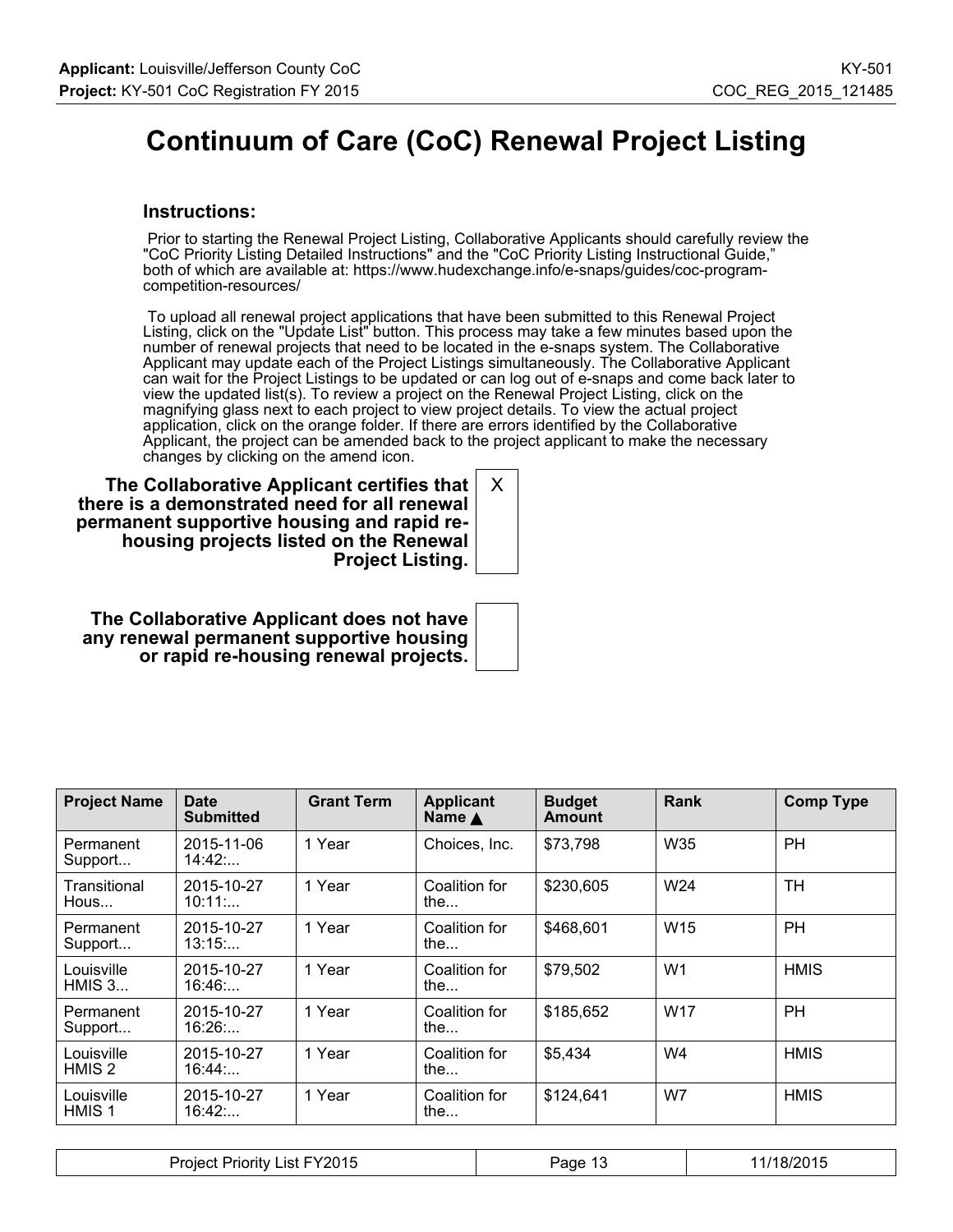| Louisville<br>After-           | 2015-10-28<br>11:23  | 1 Year | Coalition for<br>the                  | \$444,105   | W41             | SSO       |
|--------------------------------|----------------------|--------|---------------------------------------|-------------|-----------------|-----------|
| Collaborative<br>Hou           | 2015-10-28<br>16:29  | 1 Year | Coalition for<br>the                  | \$642,116   | T <sub>27</sub> | PH        |
| Louisville<br>Allian           | 2015-10-28<br>16:26  | 1 Year | Coalition for<br>the                  | \$585,346   | T34             | <b>PH</b> |
| Supportive<br>Housin           | 2015-10-29<br>16:46  | 1 Year | Coalition for<br>the                  | \$304,491   | W16             | <b>PH</b> |
| CoC Rapid<br>Rehousi           | 2015-11-06<br>11:55  | 1 Year | Family and<br>Childr                  | \$109,414   | W8              | <b>PH</b> |
| SSO Common<br>Assess           | 2015-10-27<br>15:06  | 1 Year | <b>Family Health</b><br>Cen           | \$188,168   | W <sub>2</sub>  | SSO       |
| Shelter<br>Support a           | 2015-11-09<br>10:46  | 1 Year | <b>Family Health</b><br>Cen           | \$260,006   | W40             | SSO       |
| Permanent<br>Housing           | 2015-10-26<br>15:05  | 1 Year | Home of the<br>Innoc                  | \$95,771    | W46             | <b>PH</b> |
| Homes with<br>Heart            | 2015-11-09<br>11:14  | 1 Year | House of Ruth,<br>Inc.                | \$147,606   | W32             | <b>PH</b> |
| Glade<br>Transitiona           | 2015-11-09<br>11:08  | 1 Year | House of Ruth,<br>Inc.                | \$155,618   | <b>W37</b>      | <b>TH</b> |
| <b>Shelter Plus</b><br>Care    | 2015-11-04<br>15:04: | 1 Year | Louisville/Jeffe<br>r                 | \$1,915,485 | W28             | <b>PH</b> |
| PSH Non-<br>Chronic II         | 2015-11-04<br>14:47  | 1 Year | Louisville/Jeffe<br>r                 | \$190,558   | W21             | <b>PH</b> |
| PSH Non-<br>Chronic I          | 2015-11-04<br>14:48  | 1 Year | Louisville/Jeffe<br>r                 | \$152,274   | W25             | <b>PH</b> |
| SHP Human<br>Service           | 2015-11-04<br>14:38  | 1 Year | Louisville/Jeffe<br>r                 | \$38,977    | W39             | SSO       |
| <b>Shelter Plus</b><br>Care    | 2015-11-10<br>10:34  | 1 Year | Louisville/Jeffe<br>r                 | \$30,321    | W26             | <b>PH</b> |
| <b>Shelter Plus</b><br>Care    | 2015-11-10<br>10:39  | 1 Year | Louisville/Jeffe<br>r                 | \$94,303    | W10             | <b>PH</b> |
| <b>Shelter Plus</b><br>Care    | 2015-11-10<br>10:37  | 1 Year | Louisville/Jeffe<br>r                 | \$38,926    | W9              | PH        |
| Transitional<br>Serv           | 2015-11-04<br>10:23  | 1 Year | <b>New</b><br><b>Directions</b><br>Ho | \$59,355    | W18             | <b>TH</b> |
| Sober Living II<br>$\sim$      | 2015-11-06<br>14:32  | 1 Year | Schizophrenia<br>Fou                  | \$22,425    | W30             | <b>PH</b> |
| Sober Living I<br>$\sim$       | 2015-11-06<br>14:34  | 1 Year | Schizophrenia<br>Fou                  | \$30,624    | W12             | <b>PH</b> |
| Journey<br>Permanent           | 2015-11-06<br>14:57  | 1 Year | Schizophrenia<br>Fou                  | \$223,244   | W13             | <b>PH</b> |
| <b>MHOT</b><br>Renewal<br>Appl | 2015-11-09<br>12:33  | 1 Year | Seven<br>Counties Se                  | \$94,833    | W23             | SSO       |
| Homes with<br>Hope             | 2015-11-02<br>12:25  | 1 Year | Society of St.<br>Vi                  | \$121,985   | W31             | PH        |

| Priority List FY2015<br>Project | Page | טו בטויט |
|---------------------------------|------|----------|
|---------------------------------|------|----------|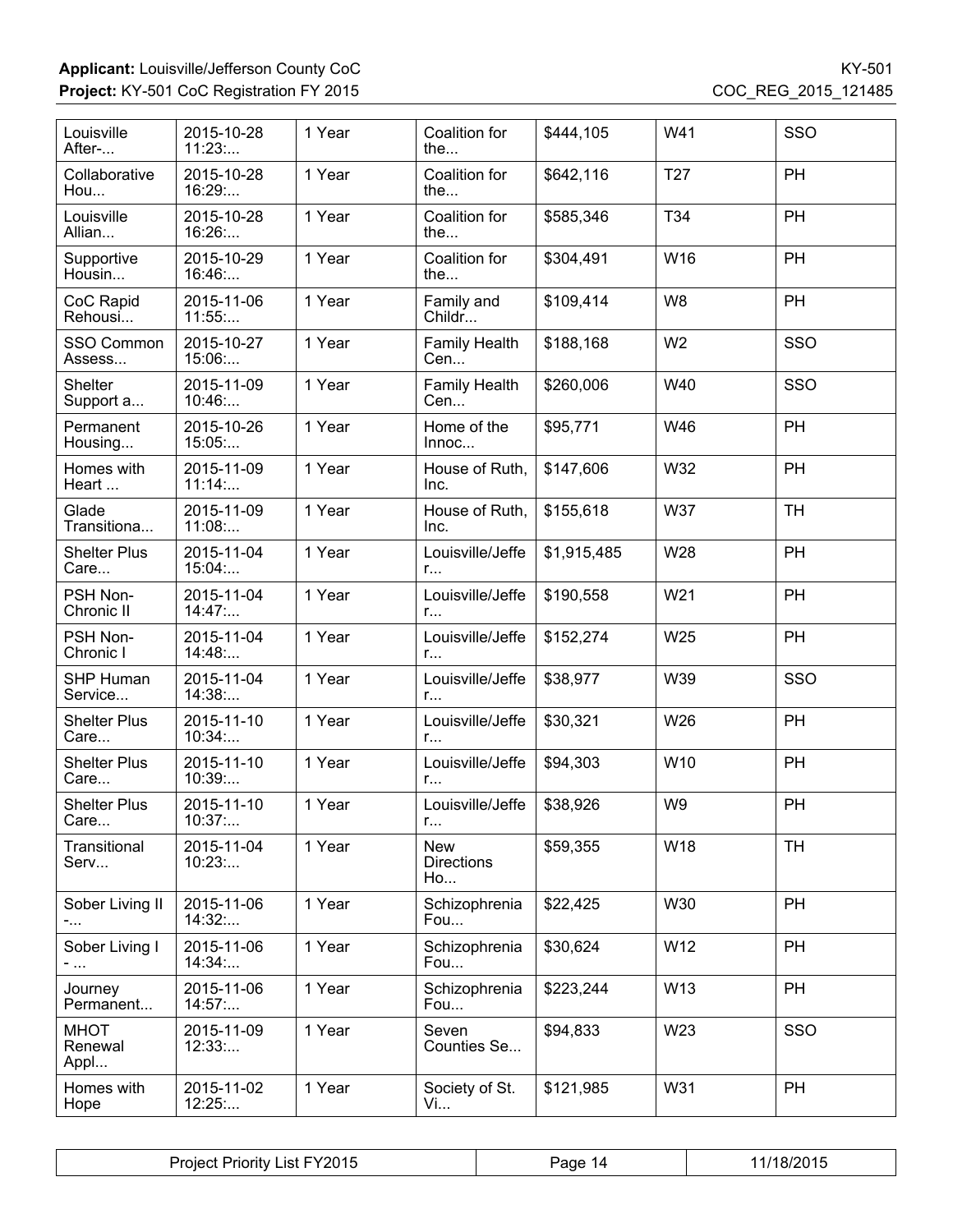| Collaborative<br>Hou        | 2015-11-02<br>12:19 | 1 Year | Society of St.<br>Vi | \$463,890 | W29             | <b>PH</b> |
|-----------------------------|---------------------|--------|----------------------|-----------|-----------------|-----------|
| DePaul Family<br>TH         | 2015-11-02<br>12:23 | 1 Year | Society of St.<br>Vi | \$140,565 | W36             | <b>TH</b> |
| SVDP On<br>Campus PSH       | 2015-11-02<br>12:27 | 1 Year | Society of St.<br>Vi | \$333,556 | W33             | PH        |
| <b>West Louisville</b><br>D | 2015-11-06<br>14:09 | 1 Year | The Center for<br>Wo | \$50,825  | W38             | <b>TH</b> |
| Rapid<br>Rehousing f        | 2015-11-11<br>10:43 | 1 Year | The Center for<br>Wo | \$51,631  | W <sub>5</sub>  | <b>PH</b> |
| Transitional<br>Hous        | 2015-11-09<br>14:46 | 1 Year | The Salvation<br>Arm | \$122,285 | W22             | <b>TH</b> |
| Transitional<br>Hous        | 2015-11-17<br>16:47 | 1 Year | Volunteers of<br>Ame | \$378,690 | W <sub>19</sub> | <b>TH</b> |
| Women's<br>permanent        | 2015-10-27<br>13:55 | 1 Year | Wayside<br>Christian | \$86,536  | W20             | PH        |
| Women's<br>permanent        | 2015-10-27<br>13:53 | 1 Year | Wayside<br>Christian | \$28,560  | W14             | <b>PH</b> |
| Men's<br>permanent s        | 2015-10-27<br>13:57 | 1 Year | Wayside<br>Christian | \$113,224 | W11             | <b>PH</b> |

| .<br>Y2015<br>Jronr<br>_ıst<br>'riority<br>nier<br>_<br>$\sim$ $\sim$<br>__ | Page.<br>$\sim$ | . .<br>n<br>. . |
|-----------------------------------------------------------------------------|-----------------|-----------------|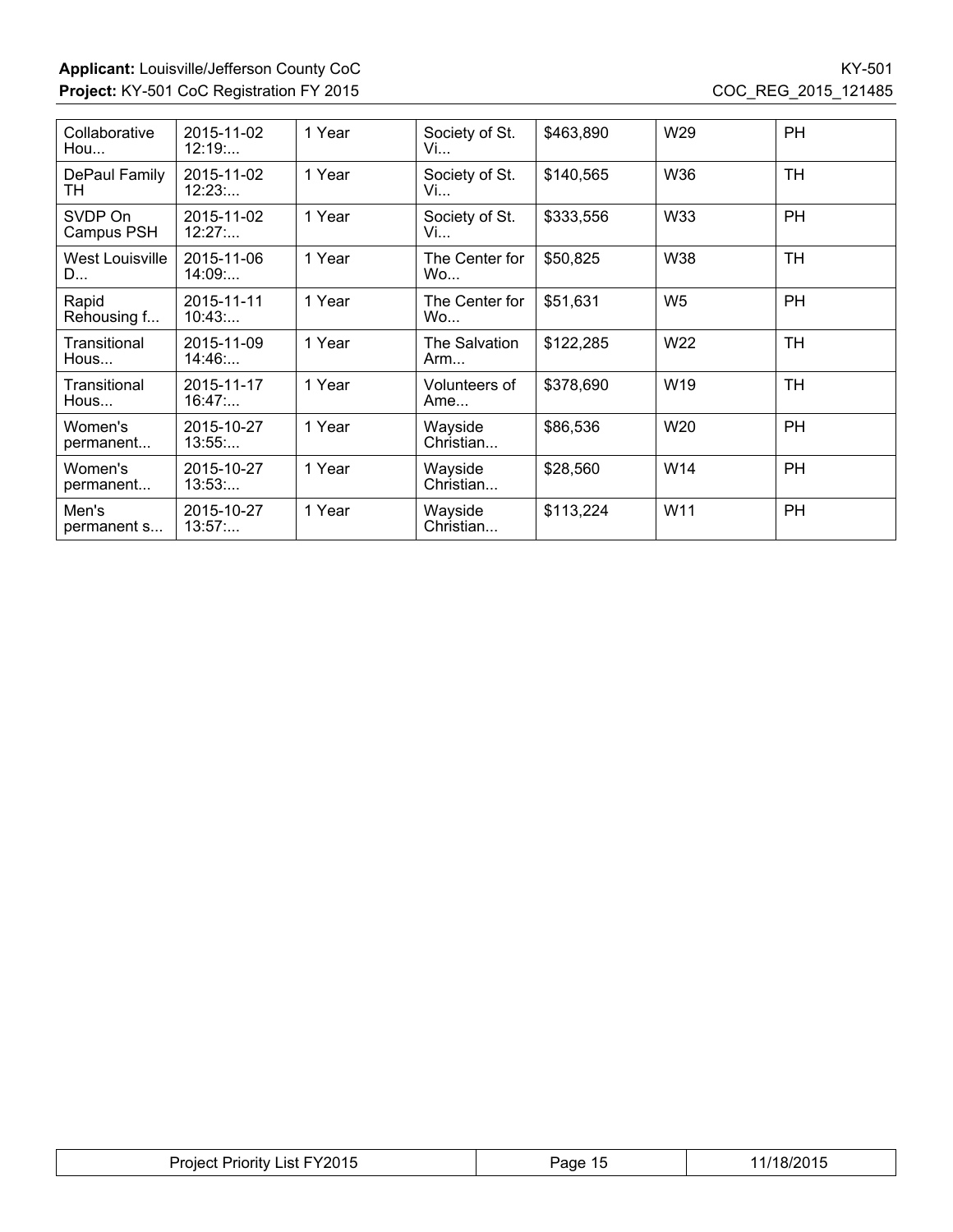### **Continuum of Care (CoC) Planning Project Listing**

#### **Instructions:**

 Prior to starting the CoC Planning Project Listing, Collaborative Applicants should carefully review the "CoC Priority Listing Detailed Instructions" and the "CoC Priority Listing Instructional Guide," both of which are available at: https://www.hudexchange.info/e-snaps/guides/cocprogram-competition-resources

 To upload the CoC planning project application that has been submitted to this CoC Planning Project Listing, click on the "Update List" button. This process may take a few minutes as the project will need to be located in the e-snaps system. The Collaborative Applicant may update each of the Project Listings simultaneously. The Collaborative Applicant can wait for the Project Listings to be updated or can log out of e-snaps and come back later to view the updated list(s). To review the CoC Planning Project Listing, click on the magnifying glass next to view the project details. To view the actual project application, click on the orange folder. If there are errors identified by the Collaborative Applicant, the project can be amended back to the project applicant to make the necessary changes by clicking on the amend icon.

 Only one CoC Planning project application can be submitted by a Collaborative Applicant and must match the Collaborative Applicant information on the CoC Applicant Profile. Any additional CoC Planning project applications must be rejected.

| <b>Project Name</b>  | <b>Date Submitted</b> | <b>Grant Term</b> | <b>Applicant Name</b> | <b>Budget Amount</b> | <b>Comp Type</b>     |
|----------------------|-----------------------|-------------------|-----------------------|----------------------|----------------------|
| 2015 Louisville<br>. | 2015-10-27<br>16:39:  | Year              | Coalition for the     | l \$272.218          | CoC Planning<br>Proj |

| . . | л.<br>ıst<br>me<br>ч.<br>. .<br>. | 1 L<br>ане | . . |
|-----|-----------------------------------|------------|-----|
|-----|-----------------------------------|------------|-----|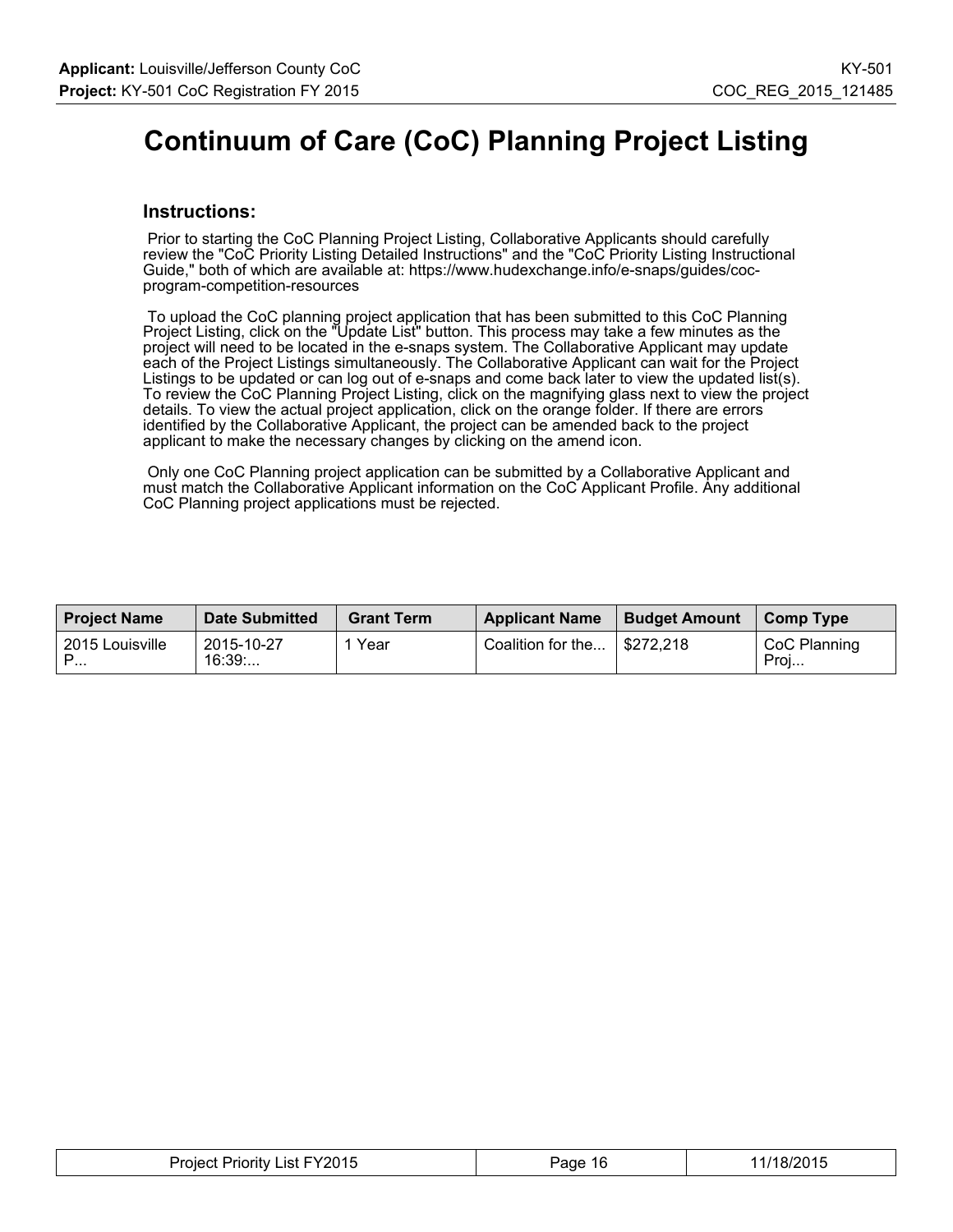# **Funding Summary**

#### **Instructions**

For additional information, carefully review the "CoC Priority Listing Detailed Instructions" and the "CoC Priority Listing Instructional Guide," both of which are available at: https://www.hudexchange.info/e-snaps/guides/coc-program-competition-resources

This page contains the total budget summaries for each of the project listings for which the Collaborative Applicant approved and ranked or rejected project applications. The Collaborative Applicant must review this page to ensure the totals for each of the categories is accurate. The "Total CoC Request" indicates the total funding request amount the Collaborative Applicant will submit to HUD for funding consideration. As stated previously, only 1 UFA Cost project application (for UFA designated Collaborative Applicants only) and only 1 CoC Planning project application can be submitted and only the Collaborative Applicant designated by the CoC is eligible to request these funds.

| <b>Title</b>               | <b>Total Amount</b> |
|----------------------------|---------------------|
| Renewal Amount             | \$8,883,946         |
| <b>New Amount</b>          | \$1,209,053         |
| <b>CoC Planning Amount</b> | \$272,218           |
| <b>UFA Costs</b>           | \$0                 |
| <b>Rejected Amount</b>     | \$0                 |
| <b>TOTAL CoC REQUEST</b>   | \$10,365,217        |

| Y2015 <sup>-</sup><br>.ist<br><b>Project</b><br>ane,<br>'riority<br>. וחי<br>ט וט: |
|------------------------------------------------------------------------------------|
|------------------------------------------------------------------------------------|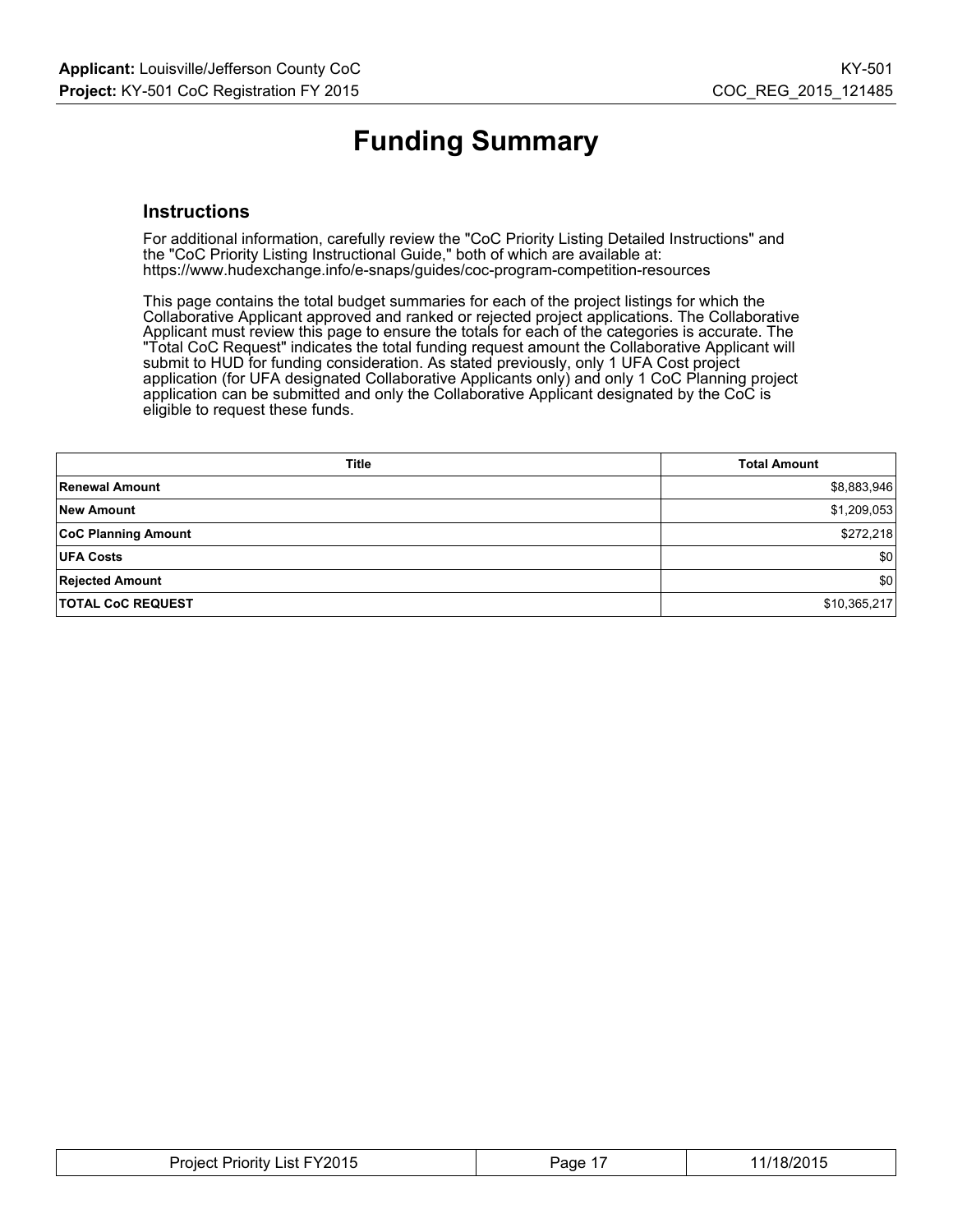$\overline{\mathbb{L}}$ 

# **Attachments**

| <b>Document Type</b>                                          | <b>Required?</b> | <b>Document Description</b> | <b>Date Attached</b> |
|---------------------------------------------------------------|------------------|-----------------------------|----------------------|
| 1. Certification of Consistency<br>with the Consolidated Plan | Yes              | HUD 2991 Consiste           | 11/10/2015           |
| 2. FY 2015 HUD-approved<br>Grant Inventory Worksheet          | Yes              | 2015 GIW                    | 11/10/2015           |
| 3. FY 2015 CoC Ranking Tool                                   | <b>No</b>        | FY 2015 Ranking Tool        | 11/10/2015           |
| 4. Other                                                      | <b>No</b>        |                             |                      |
| 5. Other                                                      | No               |                             |                      |

| Project Priority List FY2015 | Page<br>1ბ | 11/18/2015 |
|------------------------------|------------|------------|
|------------------------------|------------|------------|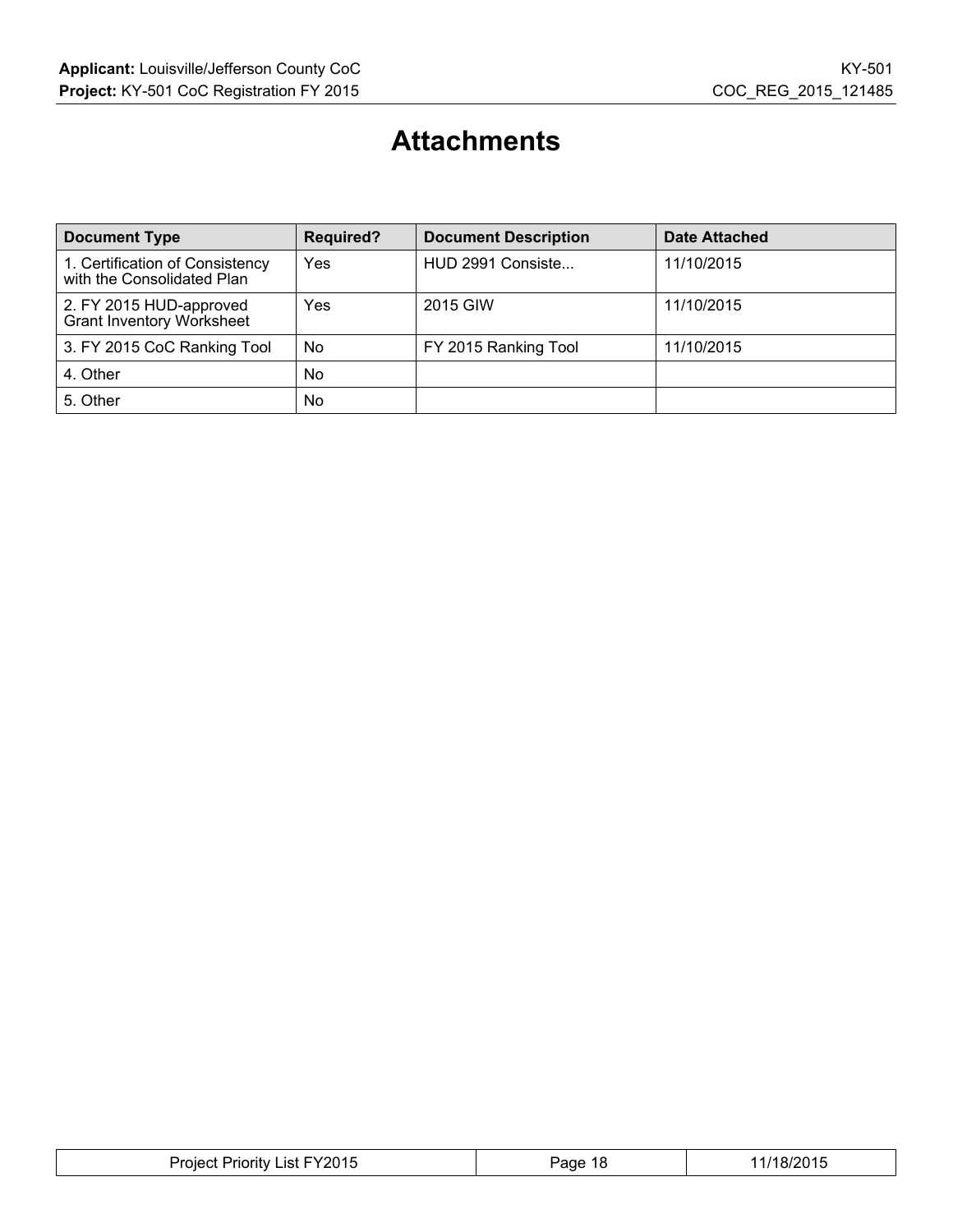### **Attachment Details**

**Document Description:** HUD 2991 Consistency w/Consolidated Plan

### **Attachment Details**

**Document Description:** 2015 GIW

# **Attachment Details**

**Document Description:** FY 2015 Ranking Tool

# **Attachment Details**

**Document Description:**

# **Attachment Details**

**Document Description:**

| List FY2015<br>-Proiect Priority L. | ade<br>. . | w |
|-------------------------------------|------------|---|
|                                     |            |   |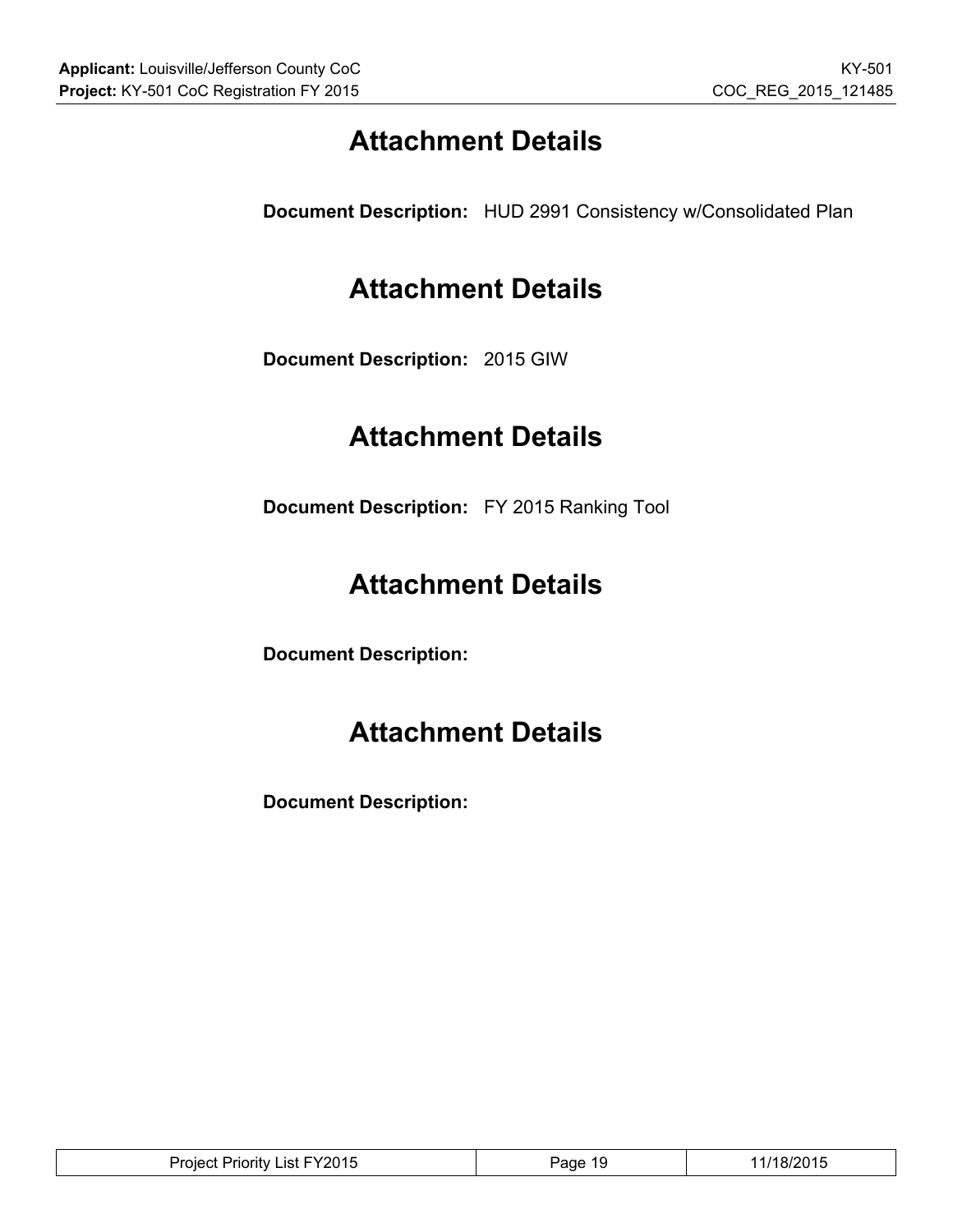# **Submission Summary**

| Page                                    | <b>Last Updated</b> |
|-----------------------------------------|---------------------|
|                                         |                     |
| <b>Before Starting</b>                  | No Input Required   |
| <b>1A. Identification</b>               | 10/05/2015          |
| 2. Reallocation                         | 10/12/2015          |
| 3. Grant(s) Eliminated                  | 10/12/2015          |
| 4. Grant(s) Reduced                     | 10/15/2015          |
| 5. New Project(s)                       | 11/13/2015          |
| <b>6. Balance Summary</b>               | No Input Required   |
| <b>7A. CoC New Project Listing</b>      | 11/13/2015          |
| <b>7B. CoC Renewal Project Listing</b>  | 11/18/2015          |
| <b>7D. CoC Planning Project Listing</b> | 11/13/2015          |
| <b>Attachments</b>                      | 11/10/2015          |
| <b>Submission Summary</b>               | No Input Required   |
|                                         |                     |

| Project Priority List FY2015 | -20<br>Page | 8/201<br>יפי<br>טוים. |
|------------------------------|-------------|-----------------------|
|------------------------------|-------------|-----------------------|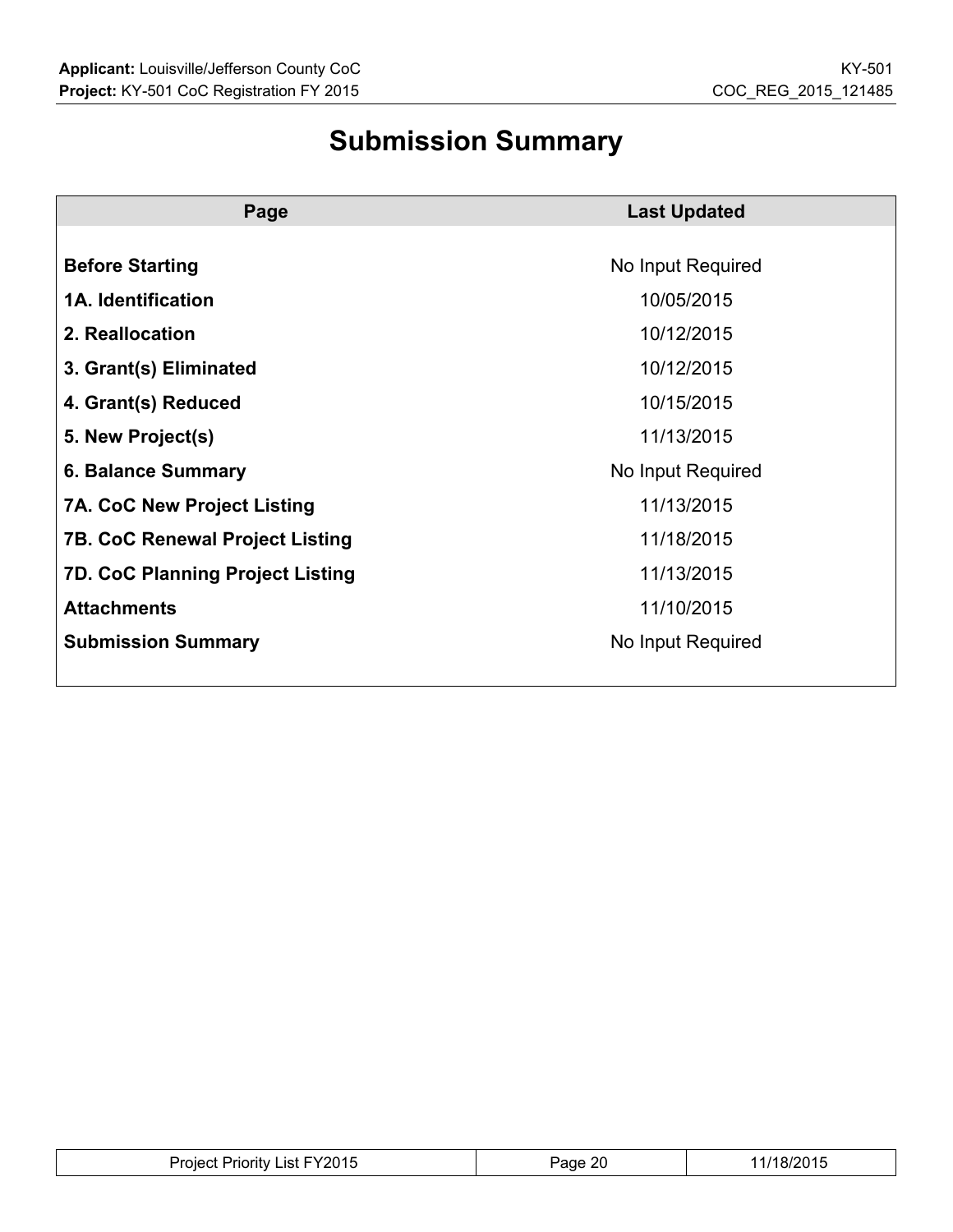# **Certification of Consistency**<br>with the Consolidated Plan

# **U.S. Department of Housing<br>and Urban Development**

I certify that the proposed activities/projects in the application are consistent with the jurisdiction's current, approved Con solidated Plan. (Type or clearly print the following information:)

| <b>Applicant Name:</b>                                                | Louisville Metro Continuum of Care                                  |
|-----------------------------------------------------------------------|---------------------------------------------------------------------|
| Project Name:                                                         | See attached list                                                   |
| Location of the Project:                                              | Jefferson County, KY                                                |
| Name of the Federal<br>Program to which the<br>applicant is applying: | U.S. Dept. of Housing & Urban Development Continuum of Care Program |
| Name of<br>Certifying Jurisdiction:                                   | Louisville Metro Government                                         |
| Certifying Official<br>of the Jurisdiction<br>Name:                   | James Mims                                                          |
| Title:<br>Signature:                                                  | Director of Develop Louisville                                      |
| Date:                                                                 |                                                                     |

 $\overline{\mathcal{L}}$ 

 $\bar{\lambda}$